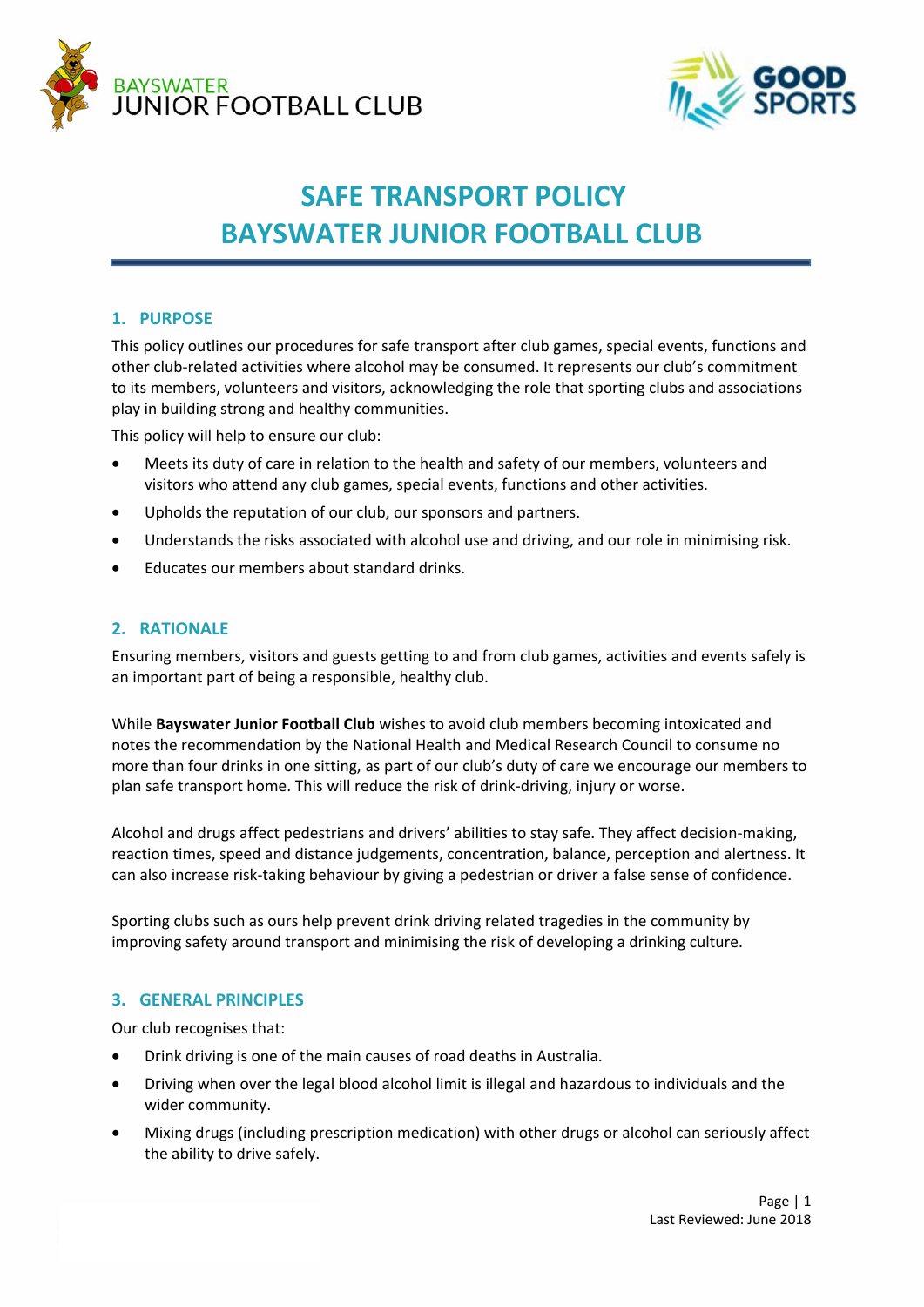



## **4. TRANSPORT FOR CLUB ACTIVITIES**

This safe transport policy applies for all activities undertaken by the club that involve the serving and/or consumption of alcohol.

Our club will:

- Promote strategies that encourage members to plan how they'll get home safely before they go out e.g. pre-arranged transport.
- Print safe transport messages on relevant club activity and event invitations or flyers.
- Ensure the MC for events or club committee members advise attendees that the club is a Good Sports accredited club, communicate the safe transport options and regularly remind attendees to behave responsibly around alcohol.
- Ensure telephone calls can be made free of charge to call a sober person to provide transport from the club or venue.

Where available, our club will also consider:

- Use of a club or community bus (such as council, school or tourist buses) and:
	- − The bus or transport provided will be an alcohol-free zone (i.e. no alcohol will be permitted on the bus).
	- − The bus will not be used to transport members between licensed venues.
	- People who have consumed alcohol can get home safely from the bus drop off point
- Use a range of taxi or ride share strategies such as:
	- − Free telephone calls to arrange a taxi to provide transport from the club or venue.
	- − The club committee will pre-order taxis to arrive at a club or venue at the conclusion of a club event or function.
	- − Encourage club members to utilise a ride share service.

#### **5. CLUBS WITH A LIQUOR LICENCE FOR ANY CLUB EVENTS OR FUNCTIONS**

Our club will promote low alcohol and non-alcoholic drinks as options and available at reduced prices.

Bar staff/ servers of alcohol will encourage members, volunteers and visitors to:

- Consume food while drinking alcohol at the club.
- Consume alcohol in moderation bearing in mind our commitment to the Good Sports program, its philosophies and policies.
- Make alternate safe transport arrangements if they are considered to be intoxicated or at risk of exceeding the legal limit (e.g. free call to a taxi/friend/family).